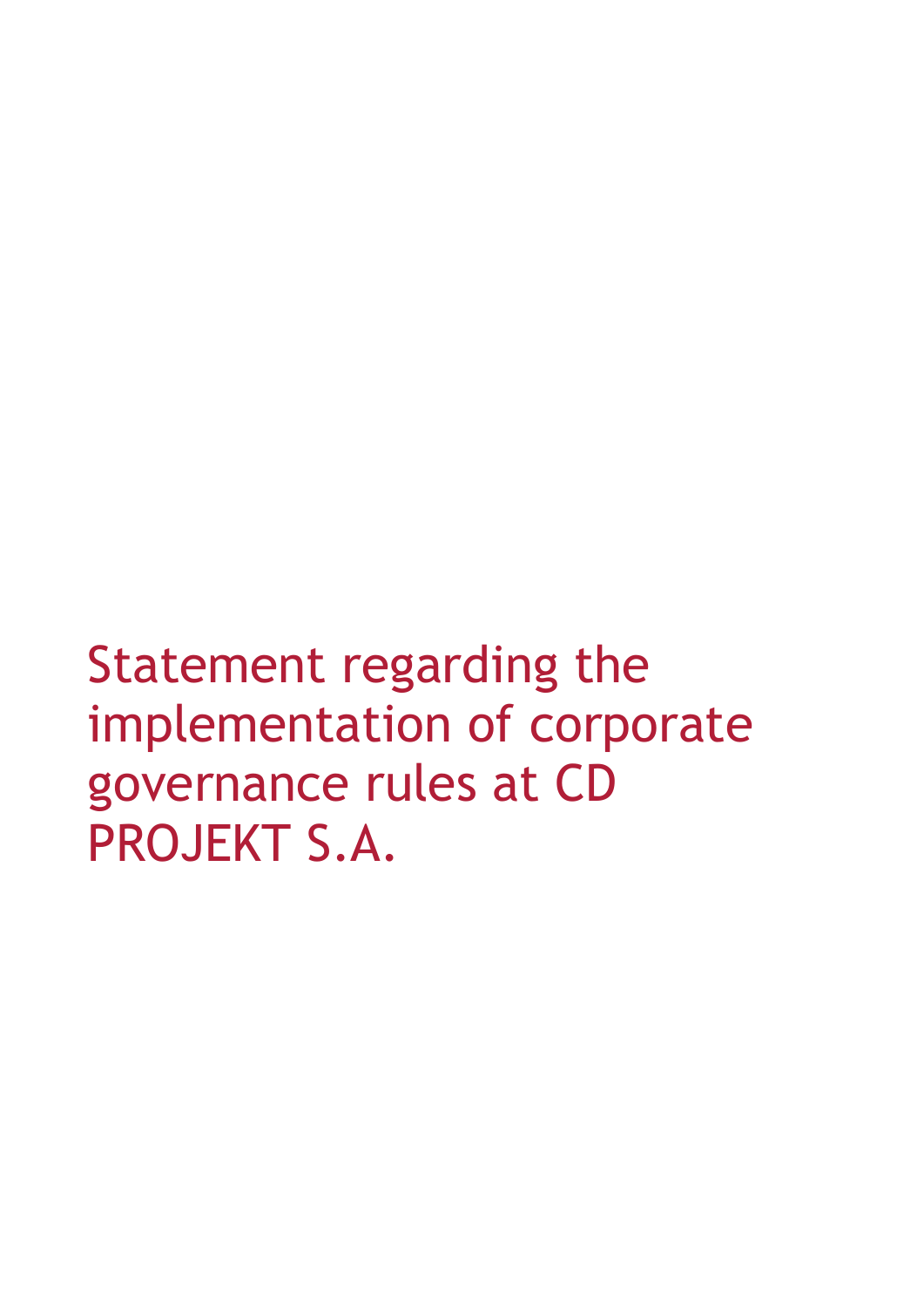**Disclosure of the set of corporate governance rules applicable to the Issuer and the location where these rules can be publicly accessed** 

CD PROJEKT S.A. (further referred to as the Issuer and/or the Company) is subjected to corporate governance rules set forth in the 2016 Code of Best Practice for WSE Listed Companies, annexed to the Stock Exchange Council resolution 26/1413/2015 of 13 October 2015. This document can be accessed on the Warsaw Stock Exchange website at http://www.corp-gov.gpw.pl/.

**Scope of the Issuer's deviation from corporate governance rules** 

## **I. DISCLOSURE POLICY AND INVESTOR COMMUNICATIONS**

• **I.Z.1.** *A company should operate a corporate website and publish on it, in a legible form and in a separate section, in addition to information required under the legislation:* 

#### **- I.Z.1.2** *the full names of the members of its management board and supervisory board and the professional CVs of the members of these bodies including information on the fulfilment of the criteria of independence by members of the supervisory board,*

Implementation of this policy is contingent on the Management Board and Supervisory Board members' willingness to submit the appropriate statements. The Issuer will strive to satisfy the policy but it cannot presently ensure that the affected individuals will perform the corresponding activities, thereby enabling the Issuer to meet the requirements listed in the policy. The Company declares that whenever a change occurs in the composition of its Management Board or Supervisory Board, it will petition the newly appointed members to submit their professional CVs along with written declarations of compliance with independence criteria. Such materials will be published on the Company's website immediately upon receipt.

#### **- I.Z.1.11 -** *information about the content of the company's internal rule of changing the company authorised to audit financial statements or information about the absence of such rule,*

No specific rules have been instituted at the Company with regard to changing the company authorized to audit financial statements. In this matter the Company follows the applicable legal regulations.

**- I.Z.1.15 -** *. information about the company's diversity policy applicable to the company's governing bodies and key managers; the description should cover the following elements of the diversity policy: gender, education, age, professional experience, and specify the goals of the diversity policy and its implementation in the reporting period; where the company has not drafted and implemented a diversity policy, it should publish the explanation of its decision on its website;,* 

No specific diversity policies are in force with regard to the governing bodies or key managers at CD PROJEKT. Nevertheless, diversity among members of the Company's governing bodies and key managers is maintained as a result of the equal opportunity principle which CD PROJEKT embraces. The Company has consistently applied a policy whereby governing and managerial positions are filled by competent, creative individuals possessing the necessary experience and education. In the Issuer's opinion other factors, such as gender, are not relevant in this scope.

## **- I.Z.1.16 -** *information about the planned transmission of a general meeting, not later than 7 days before the date of the general meeting,*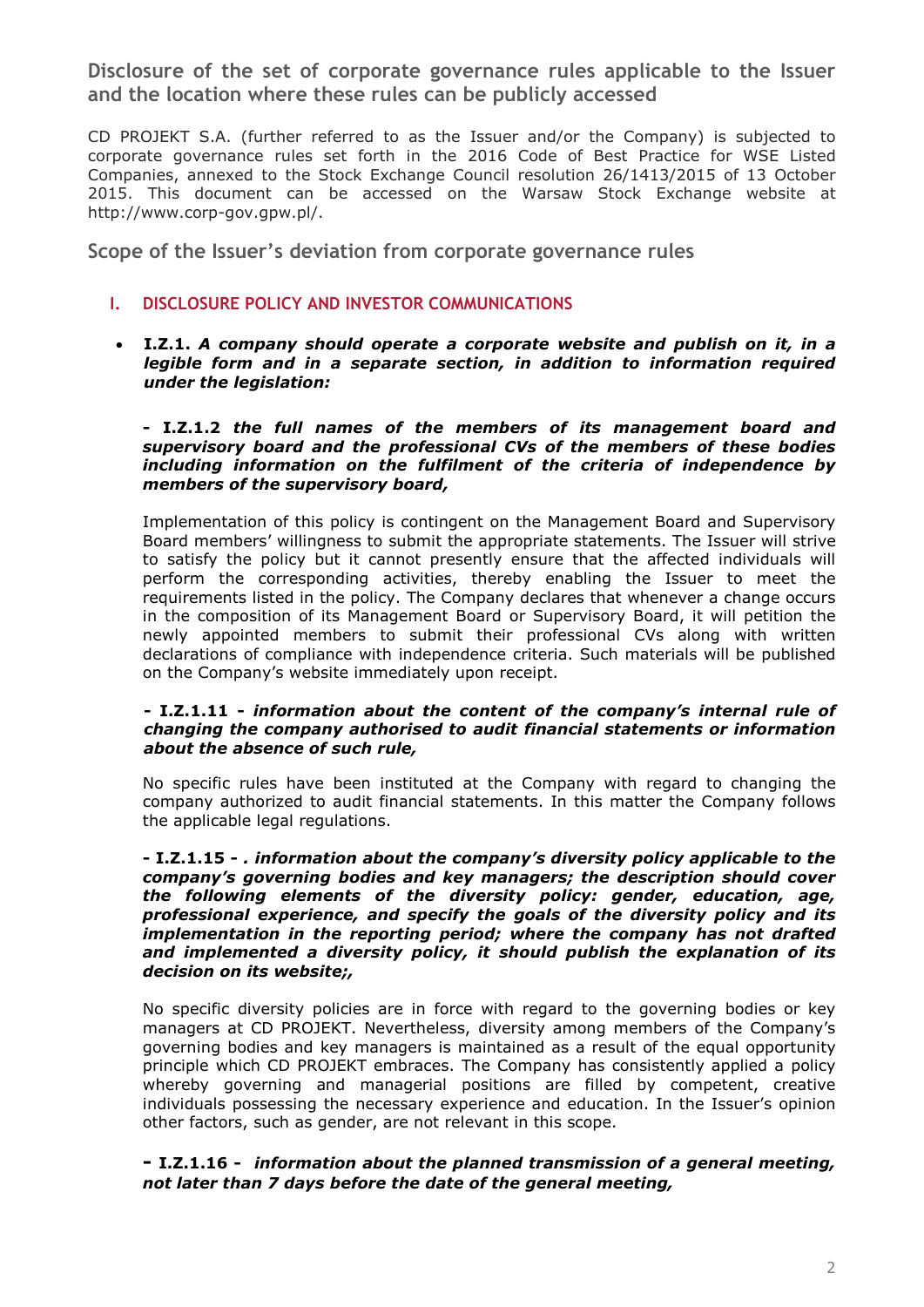The Issuer does not provide broadcasts of its General Meetings. Should a decision be undertaken to provide such broadcasts, the Issuer will apply the above policy.

#### **- I.Z.1.17 -** *justification of draft resolutions of the general meeting concerning issues and determinations which are relevant to or may give rise to doubts of shareholders, within a timeframe enabling participants of the general meeting to review them and pass the resolution with adequate understanding,*

Justification will be provided for any resolutions submitted to the General Meeting by the Management Board, and will be published simultaneously with the corresponding draft resolutions. With regard to resolutions submitted by shareholders, publication of justifications will depend on whether such justifications are obtained from proposers. The Issuer is unable to ensure that its shareholders will comply with this policy and therefore cannot guarantee that the policy will be implemented as stated. For these reasons the Issuer has decided to withhold implementation of this policy.

#### **- I.Z.1.19. -** *shareholders' questions asked to the management board pursuant to Article 428 § 1 or § 6 of the Commercial Companies Code together with answers of the management board to those questions, or a detailed explanation of the reasons why no answer is provided, pursuant to principle IV.Z.13,*

The Company does not maintain a detailed record of the General Meeting, including all statements and questions posed by participants. The meeting agenda is set by the meeting chairman on the basis of the applicable legal regulations, the perceived importance of individual matters and any justifiable demands voiced by shareholders. This process is governed by Art. 428 of the CCC, and specifically by § 3 and 4 of same, as well as by § 5 and 6 in conjunction with § 38 Art. 1 item 12 of the Finance Minister's Regulation of 19 February 2009 regarding current and periodic disclosure of information by issuers of securities and recognition as equivalent of information whose disclosure is required under the laws of a non-member state. Accordingly, any such questions, together with the corresponding answers, are published on the Company website as soon as the abovementioned conditions are met.

# **- I.Z.1.20. -** *an audio or video recording of a general meeting,*

The Company does not record its General Meetings. Noncompliance with this policy is due to technical and economic reasons. Nevertheless, the Issuer is contemplating institution of such recordings at a future date.

# **II. MANAGEMENT BOARD, SUPERVISORY BOARD**

#### • **II.Z.2 –** *A company's management board members may sit on the management board or supervisory board of companies other than members of its group subject to the approval of the supervisory board,*

Due to the fact that neither the Issuer's Articles of Association nor its internal regulations stipulate mandatory disclosure of the relevant information by members of the Management Board, the Issuer cannot commit to implementation of this policy as it lacks the necessary legal tools.

#### • **II.Z.3 –** *At least two members of the supervisory board should meet the criteria of being independent referred to in principle II.Z.4,*

The above policy is not implemented. In accordance with the applicable legislation members of the Supervisory Board are appointed by the General Meeting. The Company's Articles of Association do not contain provisions related to the independence or the manner in which independent Supervisory Board members ought to be elected.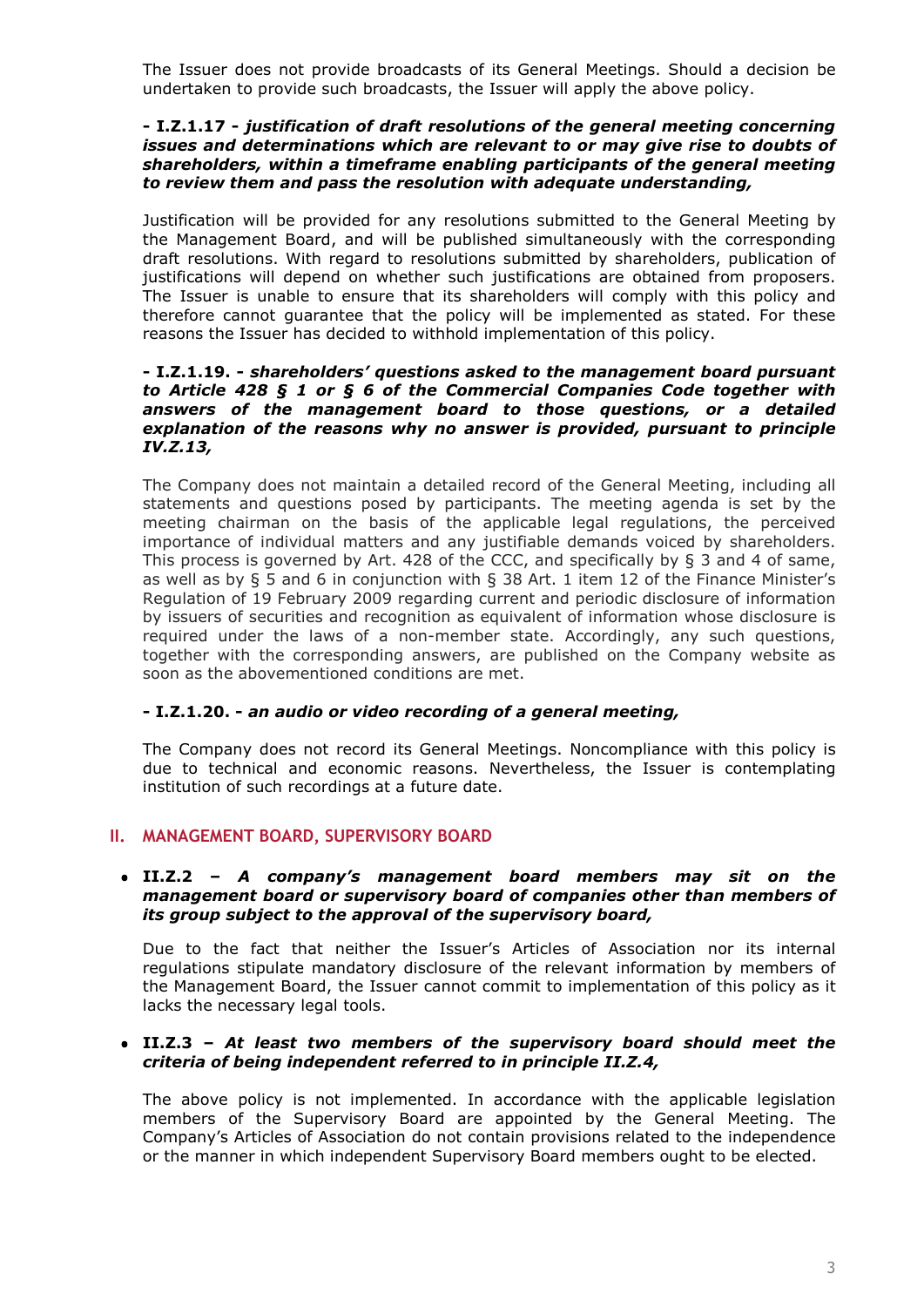The Company is not in a position to implement the above policy as it lacks control over its Articles of Association and does not, by itself, appoint members of its Supervisory Board. All rights in this regard appertain to the Company's shareholders.

• **II.Z.4 –** *Annex II to the European Commission Recommendation of 15 February 2005 on the role of non-executive or supervisory directors of listed companies and on the committees of the (supervisory) board applies to the independence criteria of supervisory board members. Irrespective of the provisions of point 1(b) of the said Annex, a person who is an employee of the company or its subsidiary or affiliate or has entered into a similar agreement with any of them cannot be deemed to meet the independence criteria. In addition, a relationship with a shareholder precluding the independence of a member of the supervisory board as understood in this principle is an actual and significant relationship with any shareholder who holds at least 5% of the total vote in the company,*

Implementation of this policy is contingent upon the Supervisory Board members' willingness to voluntarily declare compliance with the European Commission's Recommendation no. 2005/162/WE of 15 February 2005, and to disclose relationships with shareholders who control at leat 5% of the vote at the General Meeting. The Company declares that it will petition members of its Supervisory Board to submit notifications of any relatiohship with shareholders who control at least 5% of the vote at the General Meeting.

• **II.Z.5 –** *Each supervisory board member should provide the other members of the supervisory board as well as the company's management board with a statement of meeting the independence criteria referred to in principle II.Z.4,* 

Implementation of this policy is contingent upon the Supervisory Board members' willingness to voluntarily declare compliance with the European Commission's Recommendation no. 2005/162/WE of 15 February 2005, and to disclose relationships with shareholders who control at leat 5% of the vote at the General Meeting. The Issuer will try to fulfill the above listed requirements but is unable to ensure that the specified individuals will comply with this policy and therefore cannot guarantee that the policy will be implemented as stated. For these reasons the Issuer has decided to withhold implementation of this policy.

• **II.Z.6 –** *The supervisory board should identify any relationships or circumstances which may affect a supervisory board member's fulfilment of the independence criteria. An assessment of supervisory board members' fulfilment of the independence criteria should be presented by the supervisory board according to principle II.Z.10.2,* 

Implementation of this policy is contingent upon the willingness of the Company's Supervisory Board to perform certain actions. While the Issuer declares its intent to comply with this policy, ensuring actual compliance falls upon the Supervisory Board. For these reasons the Issuer has decided to withhold implementation of this policy.

#### • **II.Z.7 –** *Annex I to the Commission Recommendation referred to in principle II.Z.4 applies to the tasks and the operation of the committees of the Supervisory Board. Where the functions of the audit committee are performed by the supervisory board, the foregoing should apply accordingly,*

The Issuer's Supervisory Board has not formed any committees. As the Supervisory Board currently consists of five members, it has decided that tasks of the Audit Committee, pursuant to the Act of 7 May 2009 on statutory auditors and their selfgovernment, entities authorized to audit financial statements and public supervision, will be discharged by the full Board. Implementation of this policy is contingent upon the Supervisory Board members' willingness to voluntarily declare compliance with the European Commission's Recommendation no. 2005/162/WE of 15 February 2005, and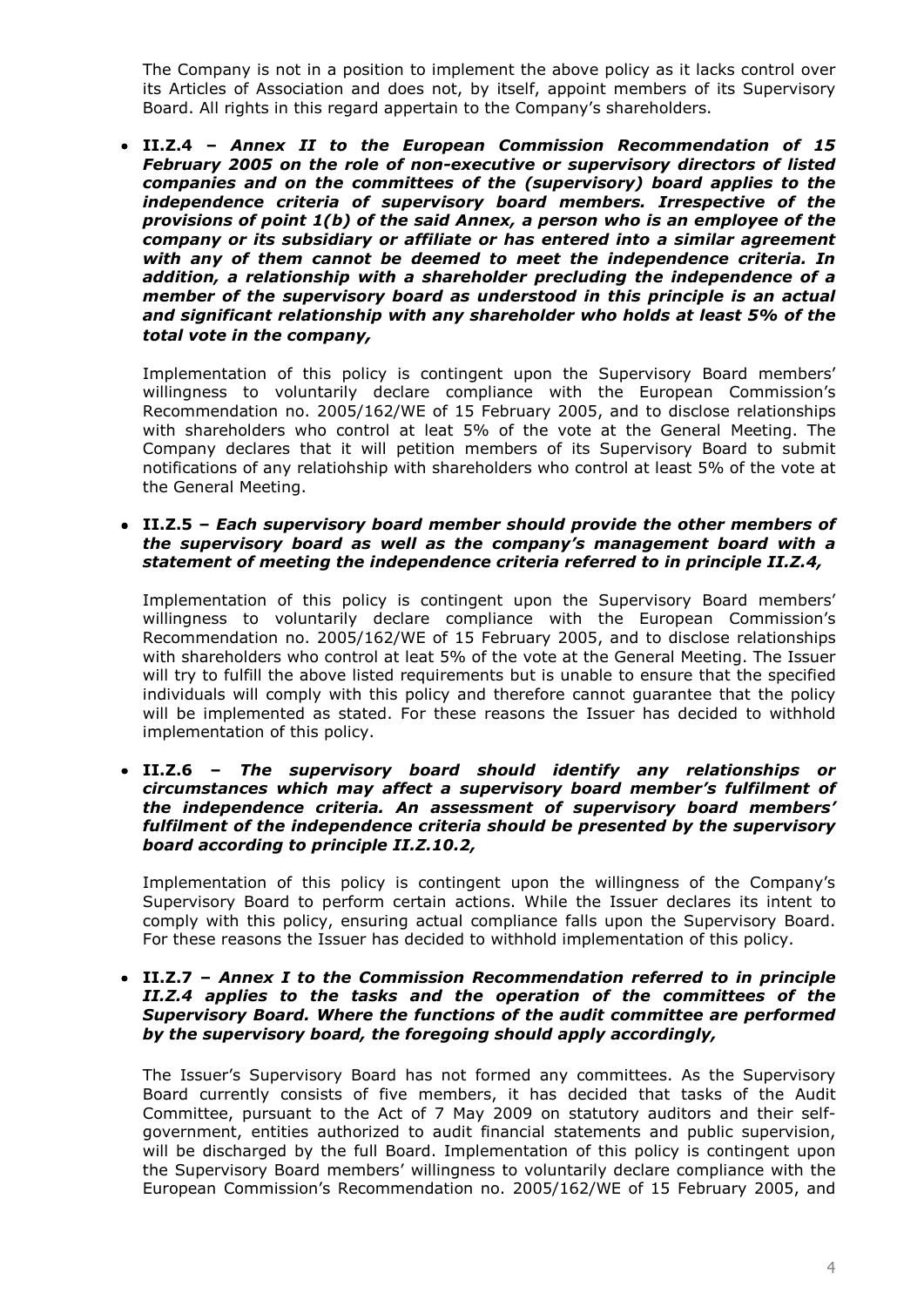to disclose relationships with shareholders who control at leat 5% of the vote at the General Meeting.

## • **II.Z.8 –** *The chair of the audit committee should meet the independence criteria referred to in principle II.Z.4,*

The Issuer's Supervisory Board has not formed any committees. As the Supervisory Board currently consists of five members, it has decided that tasks of the Audit Committee, pursuant to the Act of 7 May 2009 on statutory auditors and their selfgovernment, entities authorized to audit financial statements and public supervision, will be discharged by the full Board.

# **IV. GENERAL MEETING, SHAREHOLDER RELATIONS**

### • **IV.Z.2 –** *If justified by the structure of shareholders, companies should ensure publicly available real-time broadcasts of general meetings,*

The Issuer does not provide broadcasts of its General Meetings. Should a decision be undertaken to provide such broadcasts, the Issuer will apply the above policy.

• **IV.Z.9 –** *Companies should strive to ensure that draft resolutions of the general meeting contain a justification, if it helps shareholders to pass a resolution with adequate understanding. If a matter is put on the agenda of the general meeting at the request of a shareholder or shareholders, the management board or the chair of 15 the general meeting should request presentation of the justification of the proposed resolution. In important matters and matters which may give rise to any doubt of shareholders, the company should provide a justification, unless it otherwise provides the shareholders with information necessary to pass a resolution with adequate understanding.*

This policy contains stipulations of a general nature which may give rise to ambiguous interpretations as a result of which the Issuer may face groundless accusations of noncompliance. Additionally, meeting the requirements listed above is only possible when CD PROJEKT is aware of the justification of a draft resolution or otherwise possesses information which would help shareholders pass a resolution with adequate understanding. For these reasons the Issuer has decided to withhold implementation of this policy.

# **V. CONFLICT OF INTEREST, RELATED PARTY TRANSACTIONS**

• **V.Z.2 –** *Members of the management board or the supervisory board should notify the management board or the supervisory board, respectively, of any conflict of interest which has arisen or may arise, and should refrain from voting on a resolution on the issue which may give rise to such a conflict of interest in their case,*

Implementation of this policy is contingent upon the willingness of the Company's Supervisory Board or Management Board members to perform certain actions. While the Issuer declares its intent to comply with this policy, it cannot ensure that the specified individuals will perform the necessary actions and therefore cannot guarantee that the policy will be implemented as stated. For these reasons the Issuer has decided to withhold implementation of this policy.

• **V.Z.5 –** *Before the company concludes a significant agreement with a shareholder who holds at least 5% of the total vote in the company or with a related party, the management board should request the supervisory board's approval of the transaction. Before giving its approval, the supervisory board*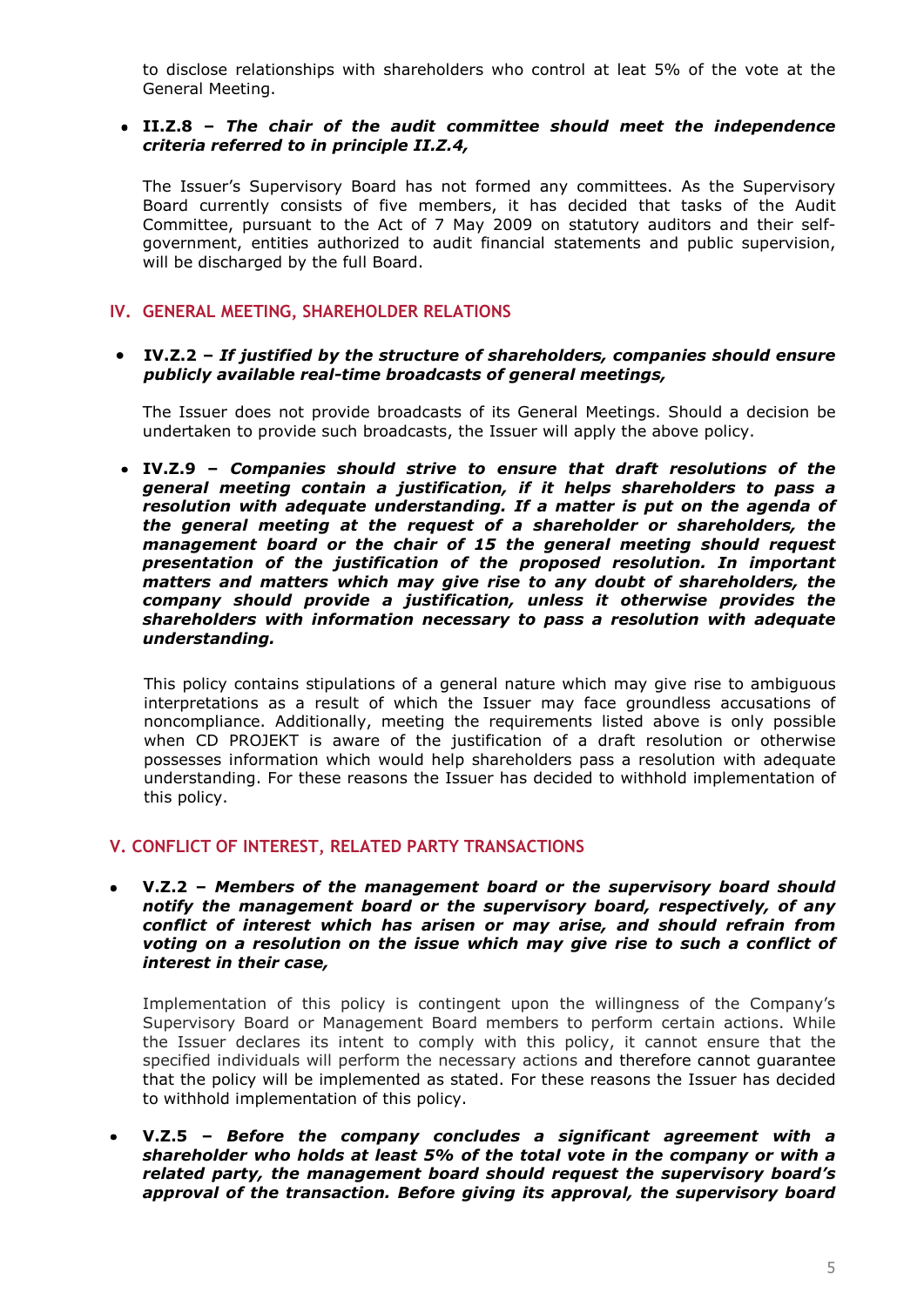*should evaluate the impact of the transaction on the interest of the company. The foregoing does not apply to typical transactions and transactions at arm'slength made as part of the company's operations between the company and members of its group. If the decision concerning the company's significant agreement with a related party is made by the general meeting, the company should give all shareholders access to information necessary to assess the impact of the transaction on the interest of the company before the decision is made,* 

In the Company's opinion, the competences of Company bodies with regard to conclusion of transactions/agreements are specified with sufficient clarity in the applicable legal regulations coupled with the Company's Articles of Association. The competences of the Company's Supervisory Board include approval of any significant transactions which incur liabilities on the part of the Company.

• **V.Z.6 –** *In its internal regulations, the company should define the criteria and circumstances under which a conflict of interest may arise in the company, as well as the rules of conduct where a conflict of interest has arisen or may arise. The company's internal regulations should among others provide for ways to prevent, identify and resolve conflicts of interest, as well as rules of excluding members of the management board or the supervisory board from participation in reviewing matters subject to a conflict of interest which has arisen or may arise,*

No internal regulations are currently in force at CD PROJEKT concerning the criteria and circumstances under which a conflict of interest may arise or the rules of conduct where a conflict of interest has arisen or may arise. The Issuer intends to review its current practices in this regard and may, at a later date, introduce suitable internal regulations.

## **VI. REMUNERATION**

• **VI.Z.2 -** *To tie the remuneration of members of the management board and key managers to the company's long-term business and financial goals, the period between the allocation of options or other instruments linked to the company's shares under the incentive scheme and their exercisability should be no less than two years.* 

Implementation of this policy depends on the material content of General Meeting resolutions. The Issuer cannot guarantee that Company shareholders who take part in future General Meetings will take this policy into account when voting on resolutions. For these reasons the Issuer has decided to withhold implementation of this policy.

- *VI.Z.4 In this activity report, the company should report on the remuneration policy including at least the following:* 
	- *1) general information about the company's remuneration system;*

*2) information about the conditions and amounts of remuneration of each management board member broken down by fixed and variable remuneration components, including the key parameters of setting the variable remuneration components and the terms of payment of severance allowances and other amounts due on termination of employment, contract or other similar legal relationship, separately for the company and each member of its group;* 

*3) information about non-financial remuneration components due to each management board member and key manager;* 

*4) significant amendments of the remuneration policy in the last financial year or information about their absence;* 

*5) assessment of the implementation of the remuneration policy in terms of achievement of its goals, in particular long-term shareholder value creation and the company's stability.*